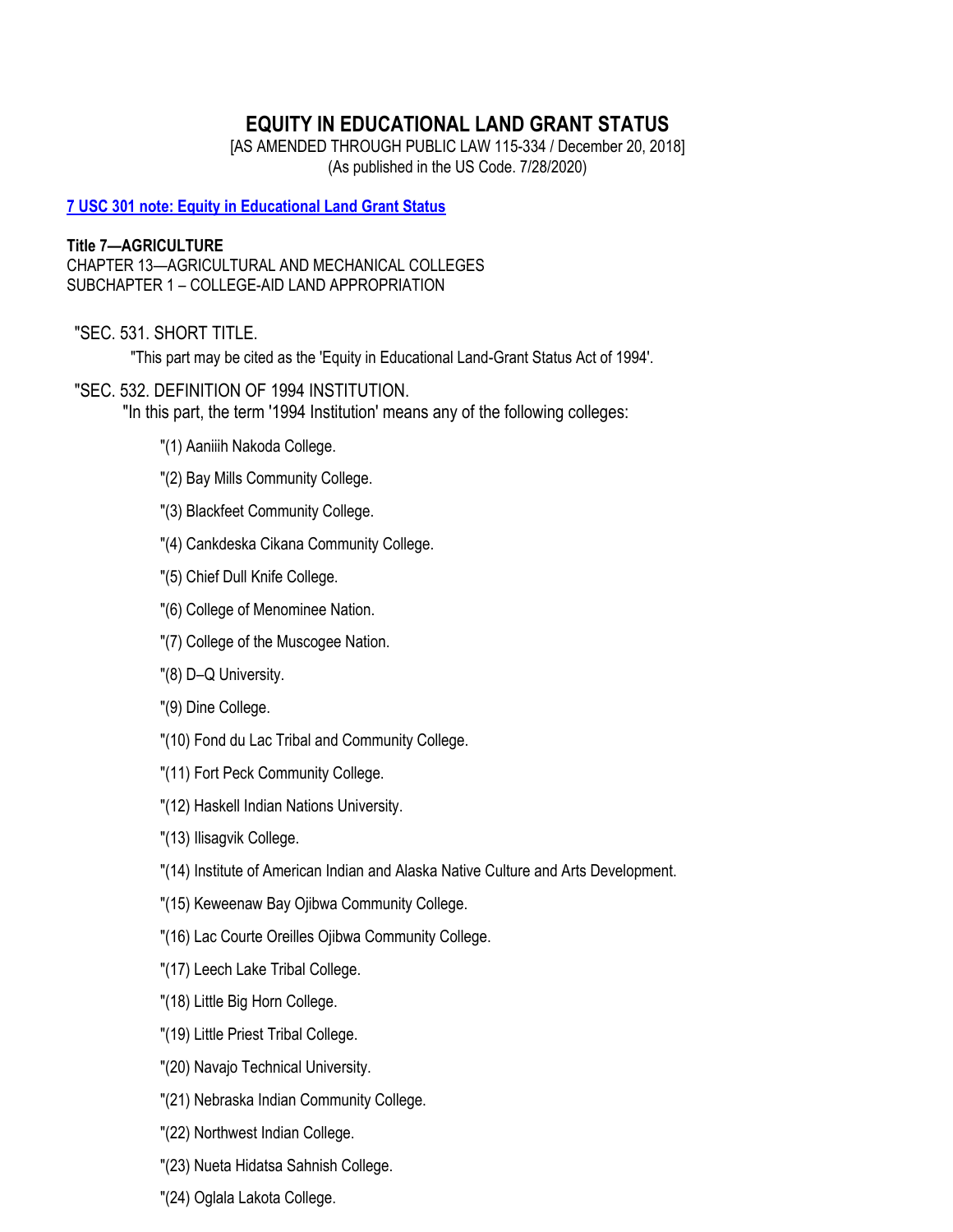"(25) Red Lake Nation College.

"(26) Saginaw Chippewa Tribal College.

"(27) Salish Kootenai College.

"(28) Sinte Gleska University.

"(29) Sisseton Wahpeton College.

"(30) Sitting Bull College.

"(31) Southwestern Indian Polytechnic Institute.

"(32) Stone Child College.

"(33) Tohono O'odham Community College.

"(34) Turtle Mountain Community College.

"(35) United Tribes Technical College.

"(36) White Earth Tribal and Community College.

"SEC. 533. LAND-GRANT STATUS FOR 1994 INSTITUTIONS.

"(a) In General.-

"(1) Status of 1994 institutions.-Except as provided in paragraph (2), 1994 Institutions shall be considered land-grant colleges established for the benefit of agriculture and the mechanic arts in accordance with the provisions of the Act of July 2, 1862 (12 Stat. 503; 7 U.S.C. 301 et seq.) (commonly known as the First Morrill Act).

"(2) 1994 institutions.-(A) 1994 Institutions shall not be considered as land-grant colleges that are eligible to receive funding under-

"(i) the Act of March 2, 1887 (24 Stat. 440, chapter 314; 7 U.S.C. 361a et seq.);

"(ii) the Smith-Lever Act (7 U.S.C. 341 et seq.), except as provided under-

"(I) section 3(b)(3) of that Act (7 U.S.C. 343(b)(3)); or

"(II) the third sentence of section 3(d) of that Act (7 U.S.C. 343(d)); or

"(iii) the Act of August 30, 1890 (26 Stat. 417, chapter 841; 7 U.S.C. 321 et seq.) (commonly known as the Second Morrill Act).

"(B) In lieu of receiving donations under the provisions of the Act of July 2, 1862 (12 Stat. 503; 7 U.S.C. 301 et seq.) (commonly known as the First Morrill Act), relating to the donations of public land or scrip for the endowment and maintenance of colleges for the benefit of agriculture and the mechanic arts, 1994 Institutions shall receive funding pursuant to the authorization under subsection (b).

"(3) Accreditation.-To receive funding under this section and sections 534, 535, and 536, a 1994 Institution shall certify to the Secretary that the 1994 Institution-

"(A) is accredited by a nationally recognized accrediting agency or association determined by the Secretary, in consultation with the Secretary of Education, to be a reliable authority regarding the quality of training offered; or

"(B) is making progress toward the accreditation, as determined by the nationally recognized accrediting agency or association.

"(b) Authorization of Appropriations.-There are authorized to be appropriated such sums as are necessary to carry out this section for each of fiscal years 1996 through 2023. Amounts appropriated pursuant to this section shall be held and considered to have been granted to 1994 Institutions to establish an endowment pursuant to subsection (c).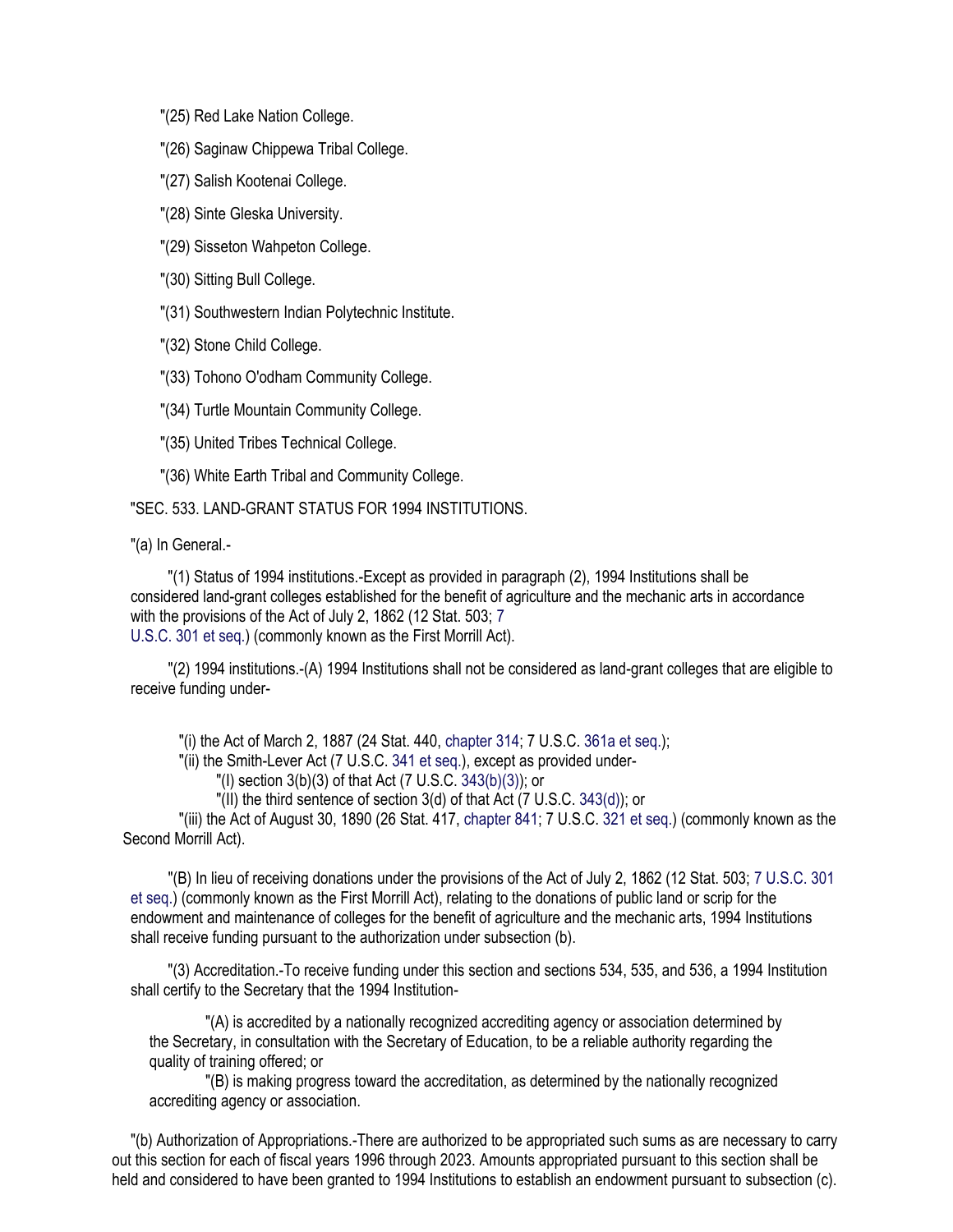"(c) Endowment.-

"(1) In general.-In accordance with this subsection, the Secretary of the Treasury shall establish a 1994 Institutions Endowment Fund (hereafter in this subsection referred to as the 'endowment fund'). The Secretary may enter into such agreements as are necessary to carry out this subsection.

"(2) Deposit to the endowment fund.-The Secretary shall deposit in the endowment fund any-

"(A) amounts made available by appropriations pursuant to subsection (b) (hereafter in this subsection referred to as the 'endowment fund corpus'); and "(B) interest earned on the endowment fund corpus.

"(3) Investments.-The Secretary shall invest the endowment fund corpus and income in interest-bearing obligations of the United States.

"(4) Withdrawals and expenditures.-The Secretary may not make a withdrawal or expenditure from the endowment fund corpus. On the termination of each fiscal year, the Secretary shall withdraw the amount of the income from the endowment fund for the fiscal year, and after making adjustments for the cost of administering the endowment fund, distribute the adjusted income as follows:

"(A) 60 percent of the adjusted income shall be distributed among the 1994 Institutions on a pro rata basis. The proportionate share of the adjusted income received by a 1994 Institution under this subparagraph shall be based on the Indian student count (as defined in section 2(a) of the Tribally Controlled Colleges and Universities Assistance Act of 1978 (25 U.S.C. 1801(a))).

"(B) 40 percent of the adjusted income shall be distributed in equal shares to the 1994 Institutions. "(d) Memorandum of Agreement.-Not later than January 6, 1997, the Secretary shall develop and implement a formal memorandum of agreement with the 1994 Institutions to establish programs to ensure that tribally controlled colleges and Native American communities equitably participate in Department of Agriculture employment, programs, services, and resources.

#### "SEC. 534. APPROPRIATIONS.

"(a) Authorization of Appropriations.-

"(1) In general.-For fiscal year 1996, and for each fiscal year thereafter, there are authorized to be appropriated to the Department of the Treasury an amount equal to-

"(A) \$100,000; multiplied by

"(B) the number of 1994 Institutions.

"(2) Payments.-For each fiscal year, the Secretary of the Treasury shall pay to the treasurer of each 1994 Institution an amount equal to-

"(A) the total amount made available by appropriations pursuant to paragraph (1); divided by "(B) the number of 1994 Institutions. "(3)

Use of funds; requirements.-

"(A) In general.-Except as provided in subparagraph (B), the amounts authorized to be appropriated under this subsection shall be used in the same manner as is prescribed for colleges under the Act of August 30, 1890 (26 Stat. 417, chapter 841; 7 U.S.C. 321 et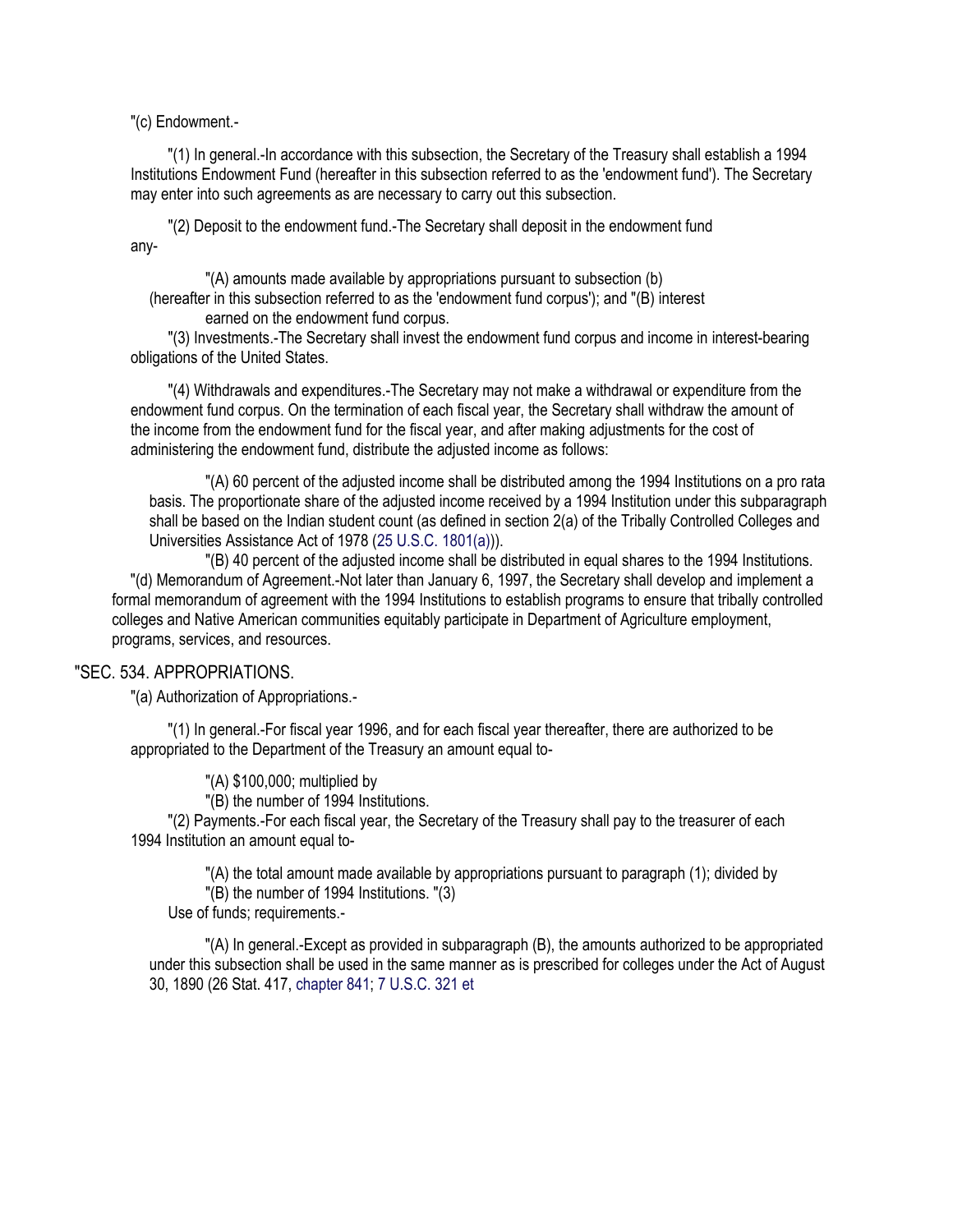seq.) (commonly known as the Second Morrill Act), and, except as otherwise provided in this subsection, the requirements of such Act shall apply to 1994 Institutions.

"(B) Redistribution.-Funds that would be paid to a 1994 Institution under paragraph (2) shall be withheld from that 1994 Institution and redistributed among the other 1994 Institutions if that 1994 Institution-

"(i) declines to accept funds under paragraph (2); or

"(ii) fails to meet the accreditation requirements under section 533(a)(3). "(b) Funding.- [Amended section 343 of this title.]

#### "SEC. 535. INSTITUTIONAL CAPACITY BUILDING GRANTS.

"(a) Definitions.-As used in this section:

"(1) Federal share.-The term 'Federal share' means, with respect to a grant awarded under subsection (b), the share of the grant that is provided from Federal funds.

"(2) Non-federal share.-The term 'non-Federal share' means, with respect to a grant awarded under subsection (b), the matching funds paid with funds other than funds referred to in paragraph (1), as determined by the Secretary.

"(3) Secretary.-The term 'Secretary' means the Secretary of Agriculture. "(b) In

General.-

"(1) Institutional capacity building grants.-For each of fiscal years 1996 through 2023, the Secretary shall make two or more institutional capacity building grants to assist 1994 Institutions with constructing, acquiring, and remodeling buildings, laboratories, and other capital facilities (including fixtures and equipment) necessary to conduct instructional activities more effectively in agriculture and sciences.

"(2) Requirements for grants.-The Secretary shall make grants under this section- "(A) on the basis of

a competitive application process under which appropriate officials of 1994 Institutions may submit applications to the Secretary in such form and

manner as the Secretary may prescribe; and

"(B) in such manner as to ensure geographic diversity with respect to the 1994 Institutions that are the subject of the grants.

"(3) Demonstration of need.-The Secretary shall require, as part of an application for a grant under this subsection, a demonstration of need. The Secretary may only award a grant under this subsection to an applicant that demonstrates a failure to obtain funding for a project after making a reasonable effort to otherwise obtain the funding.

"(4) Payment of non-federal share.-A grant awarded under this subsection shall be made only if the recipient of the grant pays a non-Federal share in an amount specified by the Secretary.

"(c) Authorization of Appropriations.-There are authorized to be appropriated to the Department of Agriculture to carry out this section, such sums as are necessary for each of fiscal years 2002 through 2023.

### "SEC. 536. RESEARCH GRANTS.

"(a) Research Grants Authorized.-The Secretary of Agriculture may make grants under this section, on the basis of a competitive application process (and in accordance with such regulations as the Secretary may promulgate), to a 1994 Institution to assist the Institution to